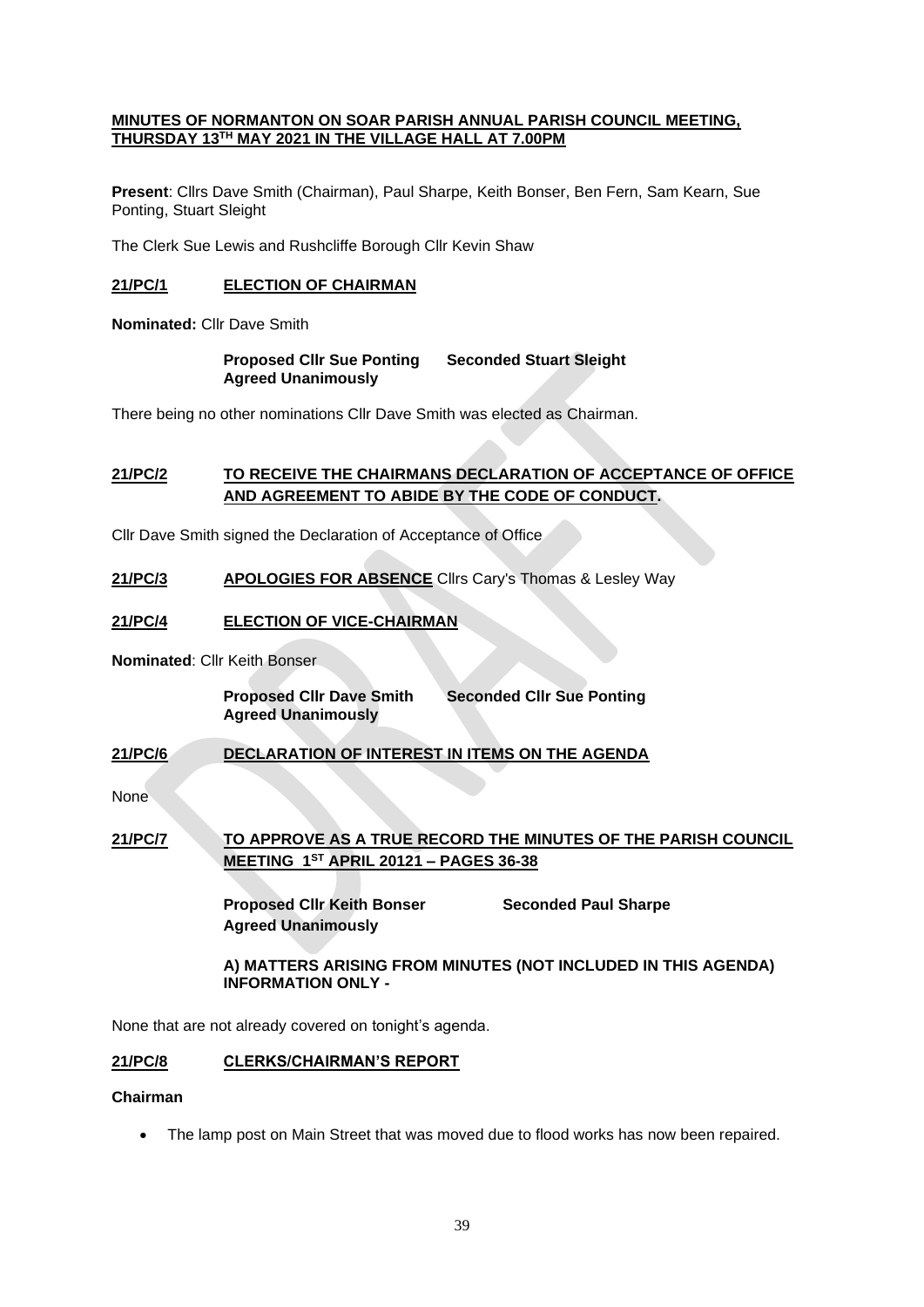**Clerk**

- Following complaints from residents the obstruction of Footpath 2 on Moor Lane Playing Flaying has been reported to the Rights of Way Officer.
- Soar Lane Access several complaints have been received from someone living outside of the village.
- Speed Camera due to the software being old Sutton Bonington Parish Council have been unable to download the data.

# **21/PC/9 TO RECEIVE REPORTS FROM BOROUGH AND COUNTY COUNCILLORS**

Cllr Kevin Shaw reported:

• The Local Government Boundary Commission for England has launched a public consultation inviting proposals to maintain the current pattern of electoral wards for Rushcliffe Borough Council.

This includes their recommendation that 44 councillors should continue to be elected to the Council in future instead of a previous proposal to the authority it could increase to 46 in line with the Borough's increasing populations.

- East Leake Parish Council at their Annual Parish Meeting welcomed MP Ruth Edwards who spoke about EL Health Centre and ongoing flooding.
- The Government have bought in duty of co-operation where Nottingham City Council can ask for all local councils to take some of their housing allocation – Rushcliffe are trying to scrap it.

# **21/PC/10 TO RECEIVE REPORTS ON POLICING, HIGHWAYS & TRAFFIC MATTERS**

- The Speed Camera has now been located on Far Lane.
- Update from ST on drainage **–** An email has been received from Tim Smith informing us that because of the cost and the viability of the contract a meeting has been arranged for next week to discuss. The Chairman is very disappointed in how long it is taking.

# **21/PC/11 TO RECEIVE UPDATE ON FERRY & FERRY SIGN**

The Chairman wish to have it minuted his thanks to Nick, Sileby Fabrication for the work carried out on the Ferry and he is pleased to report that the Ferry was returned last Sunday and is back in place, he would also like to thank Cllr Keith Bonser for towing it from one place to another.

A resident is painting the side of the ferry hut, the electric needs to be finished, felt replaced on the roof and the ferry chain to be connected.

**Ferry Sign** – Following a discussion on the artwork it was agreed to change the font size, background colour on the small text box plus correct mistakes.

# **21/PC/12 TO DISCUSS DRAFT ARTWORK ON NEW VILLAGE GATEWAY SIGN**

The Chairman reported that comments from the last meeting had been passed on the but due to heavy work load they did not have time to get back to us before tonight's meeting. Decision to be deferred to next meeting.

# **21/PC/13 TO RECEIVE REPORTS AND UPDATES ON:**

**PLAYING FIELDS – Croquet Square –** Following a discussion it was agreed to write to the Croquet Club requesting that they move the posts to each corner of the square to assist in the moving of the field.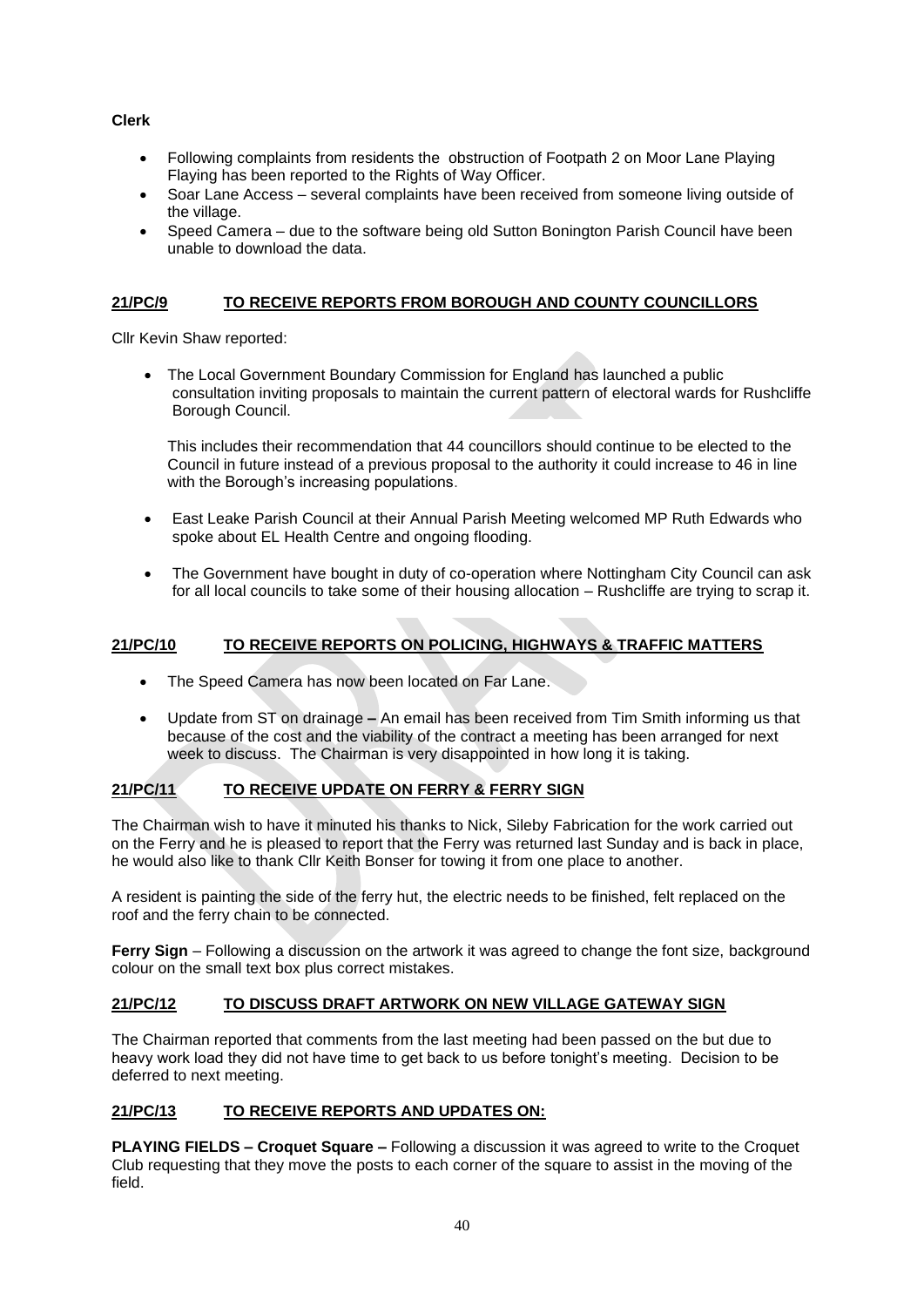Clerk to chase NCC re spraying of the weeds on the playing field.

**VILLAGE NEWS ITEMS –** Articles to be submitted on dog fouling and the Airport.

# **SOAR LANE ACCESS**

- Gate now fitted with combination padlock.
- Artwork for new signs agreed which will be erected at the end of the week.

#### **UPDATE FROM ENVIRONMENT GROUP**

- **APPOINT TREE WARDENS –** Four residents had come forward to volunteer for Tree Warden, they will be trained to keep an eye on the condition of the trees in the village.
- **TREE PLANTING SCHEME ON JUBILEE FIELD –** Cllr Ben Fern referred members to his report previously circulated and following a discussion it was agreed that the hedge was not old enough yet to be laid. Following receipt of an email from a resident it was agreed to consult villagers on the planting of trees and the use of the field. It was agreed to carry forward to the next meeting.
- **CONSERVATION AREA –** Following a show of hands it was agreed to follow up the advice received from Cllr Carys Thomas and identify parts of the village which could be included in a Conservation Area – Cllr Ben Fern to take this forward.
- **LOCATIONS FOR SOWING WILDFLOWER SEEDS –** Seeds have now been received from Rushcliffe and it may be too late to plant. To be discussed at next meeting.
- **BETTER BROADBAND SCHEME –** Cllr Paul Sharpe reported that he had received information on the costs and that he was still waiting to hear from Open Reach.

# **21/PC/14 TO DISCUSS IDEAS FOR CELEBRATING THE QUEENS PLATINUM JUBILEE**

The Clerk reported that she had written to Joanne Herbert Stepney about a creating a wood for the Jubilee.

Further ideas were a party in a marquee on the field – further suggestions were requested for the next meeting.

| 21/PC/15 |  | TO APPROVE CHEQUES, DIRECT DEBITS, & BILL PAYMENTS FOR APRIL 2021 |  |
|----------|--|-------------------------------------------------------------------|--|
|          |  |                                                                   |  |

| <b>Cheque No.</b> | Payee                       | <b>Details</b>                  | <b>Amount</b> |
|-------------------|-----------------------------|---------------------------------|---------------|
| 2121              | S Lewis                     | Bagforce - Bark                 | 78.13         |
| 2122              | S Lewis                     | Salary                          | 258.43        |
| 2123              | <b>HMRC</b>                 | <b>PAYE</b>                     | 64.40         |
| 2124              | Ladybug Garden Services     | Mowing of Verges & Play Equip   | 287.00        |
| 2125              | Dave Smith                  | 100th B'day Card & Flowers      | 15.50         |
| 2126              | S Lewis                     | Microsoft 365                   | 59.99         |
| 2126              | S Lewis                     | Zoom Subs                       | 14.39         |
| 2127              | <b>Sileby Fabrications</b>  | Refurbishment of Ferry          | 5085.60       |
| 2128              | NoS Jubilee Field           | 2 x keys for Security Padlock   | 19.00         |
| 2129              | Paul Sharpe                 | Combination Padlock (Soar Lane) | 24.99         |
| 2129              | Paul Sharpe                 | Top Up for Soar Lane Mobile     | 10.00         |
| 2130              | <b>Notts County Council</b> | Landscaping Contract            | 389.47        |
|                   |                             |                                 | 6228.77       |